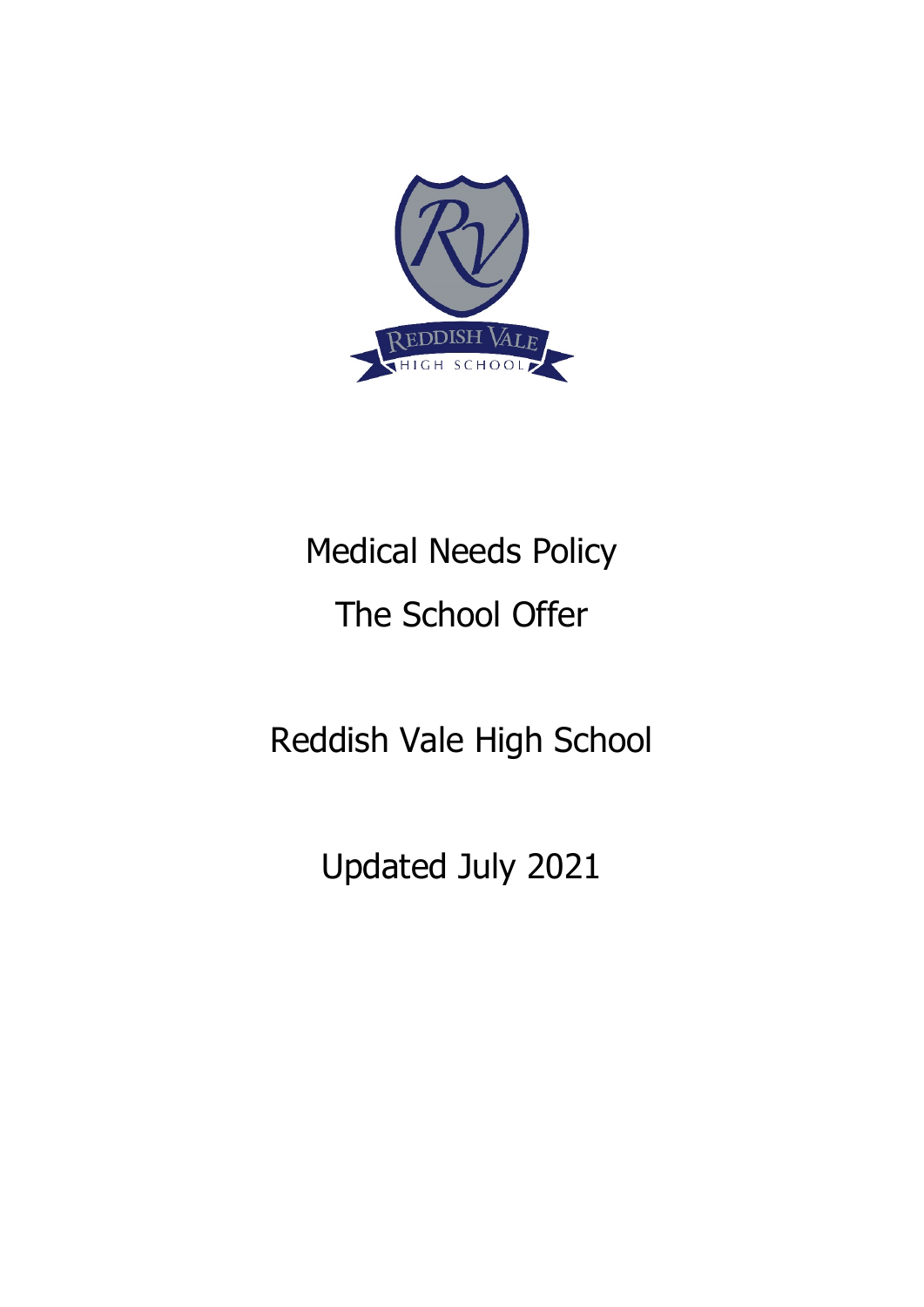## Reddish Vale High School Medical Needs Policy

Contents: The Medical Needs Team School Policy Records

## **The Medical Needs team at Reddish Vale High School:**

- Linda Hanson Head Teacher
- Suzanne Watt SENDCo
- Janet Newman First Aid

#### **First Aid Staff in School:**

- Janet Newman
- Jamie Tibble
- Vikki Marshall
- Jack Fowler
- Rory Andrews
- Craig Robinson
- Andy Siddall
- PE Team

#### **Other contacts:**

- Andrew Perry Designated Safeguarding Lead
- Sarah Vivante Safeguarding Office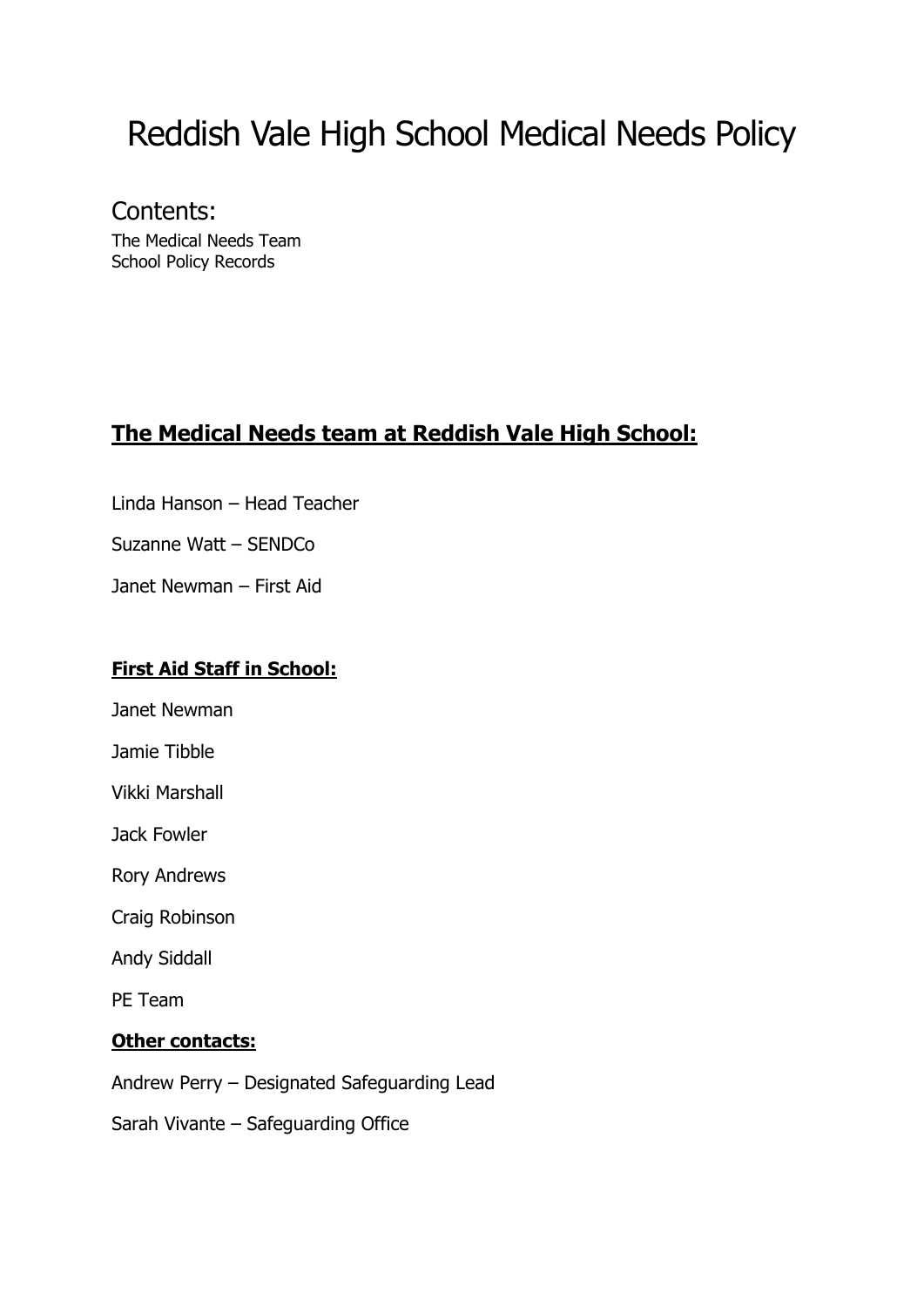## **Aims and Philosophy Changing perceptions**

At Reddish Vale High School, we are an inclusive community that aims to support and welcome pupils with medical conditions. We aim to provide all pupils whatever their medical condition the same opportunities as others at school in terms of accessing the whole school curriculum.

We will help to ensure they can do this through the following:

- This school ensures all staff understand their duty of care to children and young people in the event of an emergency.
- All staff feel confident in knowing what to do in an emergency.
- This school understands that certain medical conditions are serious and can be potentially life threatening, particularly if ill managed or misunderstood.
- This school understands the importance of medication being taken as prescribed.
- All staff understand the common medical conditions that affect children/young people at this school. This school allows adequate time for staff to receive training on the impact medical conditions can have on pupils.
- Staff receive additional training about any children/young people they may be working with who have complex medical needs supported by an Individual Health and Care Plan (IHCP).

### **RVHS Medical Needs Policy**

We understand that most children and young people will have at some time a medical condition that may affect their participation in school activities. For many this will be short-term; perhaps finishing a course of medication, or recovering after a small procedure or a more serious operation.

We are also aware that other children and young people have medical conditions that are more long term and, if not properly managed, these conditions could limit a child or young person's access to education. Such children and young people are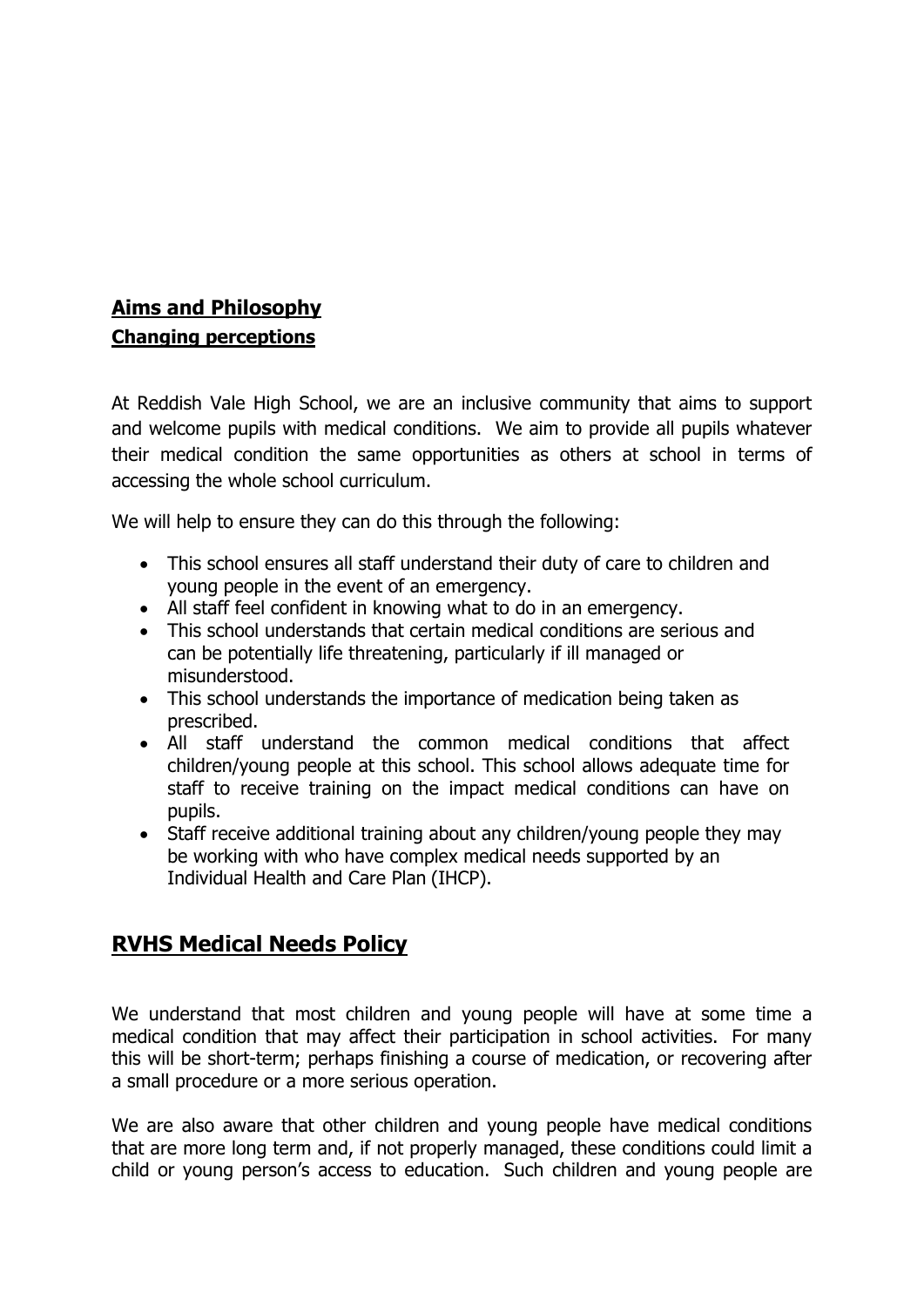regarded as having **medical needs**. Most children and young people with medical needs are able to attend school regularly and with some support from school, can take part in most of the schools' activities. However, staff may need to take extra care in supervising some activities to make sure that these children/young people, and others, are not put at risk.

There may be some children and young people whose access to the curriculum is dependent on adult support in order to meet their personal needs. This policy and Reddish Vale High School, seeks to include these children and young people and meet their needs.

Parent/Carers have the responsibility for their child or young person's health and well-being, and should therefore provide Reddish Vale High School with the most up to date information about their child or young person's medical condition. We encourage parents/carers to provide school with sufficient information about their child or young person's medical condition and any treatment or special care needed at school, on admission, and keep us informed of any new or changing needs. If there are any special religious and /or cultural beliefs which may affect medical care that the child needs, particularly in the event of an emergency, we rely on parents/carers to inform us and confirm this in writing. Such information will be kept on the child or young person's personal record. This policy provides information on our procedures for the storage and administration of medicines to children and the procedures for children who are able to self- administer.

All of the above is also the case if a child or young person is undergoing treatment or procedures for a short term condition as well as those for longer term/lifelong conditions.

It is vital that Reddish Vale High School has the most up to date information on a child or young person's medical needs or religious beliefs in terms of preparing for school trips, activities within school and in case of any emergencies that may arise.

#### **Policy Objectives**

- 1. Reddish Vale High School understands that it has a responsibility to make the school welcoming and supportive to pupils with medical conditions who currently attend and to those who may enrol in the future. In doing so, the school will work in partnership alongside the child or young person's parents/carers.
- 2. Reddish Vale High School aims to provide all children/young people with all medical conditions the same opportunities as others at school. We will help to ensure they can:
	- a. be healthy
	- b. stay safe
	- c. enjoy and achieve
	- d. make a positive contribution
	- e. achieve economic well-being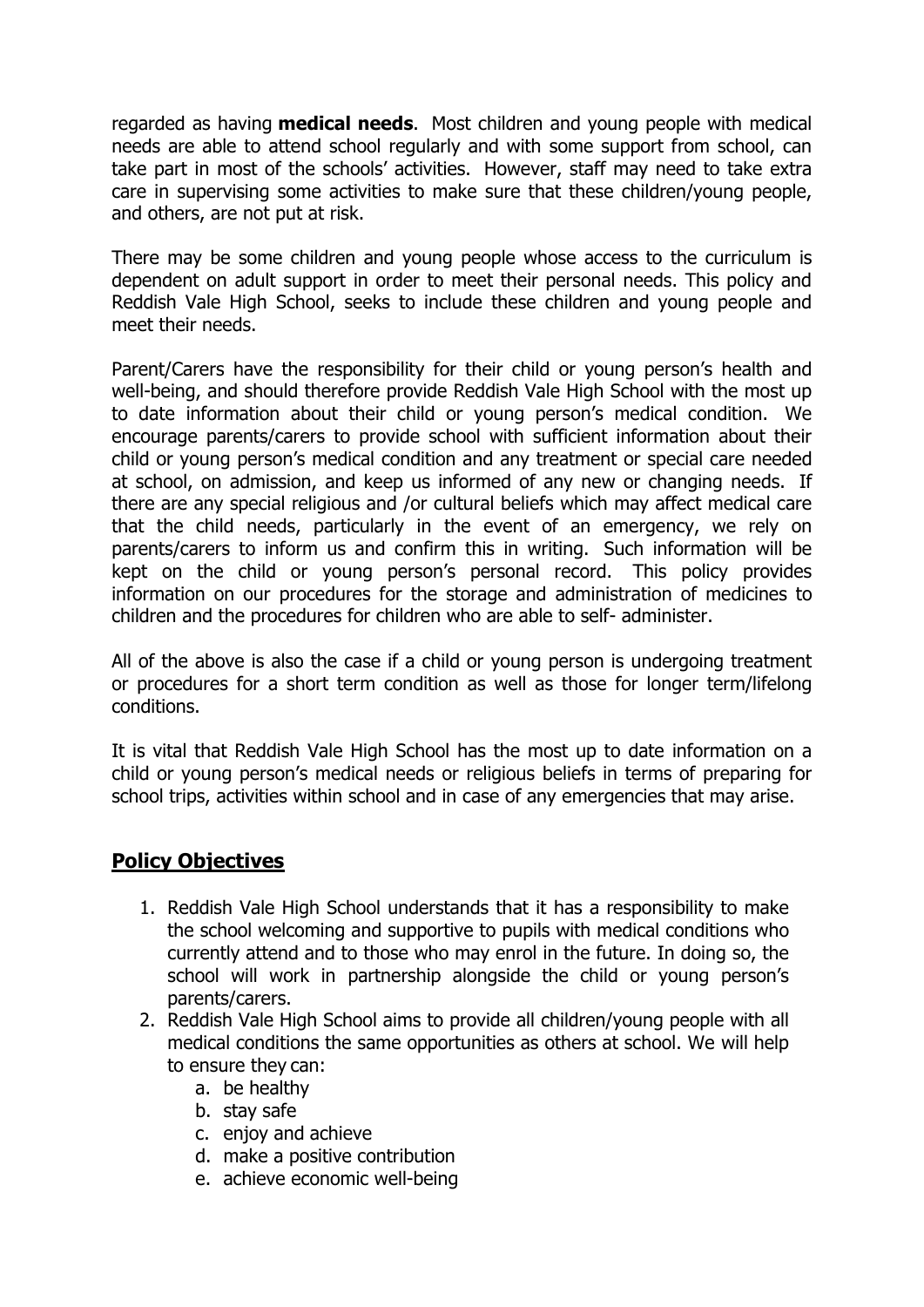- 3. Pupils with medical conditions are encouraged to manage their condition.
- 4. This school aims to include all pupils with medical conditions in all school activities wherever possible.
- 5. Parents/carers of pupils with medical conditions are aware of the care their children/young people receive at this school.
- 6. The school ensures all staff understand their duty of care to children and young people in the event of a medical emergency.
- 7. All staff have access to information about what to do in a medical emergency.
- 8. This school understands that medical conditions are serious and can be potentially life- threatening, particularly if ill managed or misunderstood.
- 9. The School Nursing Service will offer schools an annual update. If a new medical condition arises over the year then the school nurse will provide an update or give advice on the most appropriate service to deliver it. THE HEAD TEACHER IS RESPONSIBLE FOR ENSURING STAFF RECEIVE ANNUAL UPDATES.
- 10.The Head teacher and Governing Body are responsible for ensuring the medical conditions policy is understood and followed by the whole school.
- 11.This school understands and encourages the importance of immunisation and the role this has to play in ensuring a safe and inclusive school and will work in partnership with parents/carers and health professionals to this end.

## **Policy for Supporting pupils at school with medical conditions**

#### **This policy is governed by the statutory guidance and has statutory advice set out in the document 'Supporting Pupils At School With Medical Conditions'-DFE April 2014.**

Section 100 of the Children and Families Act 2014 places a duty on governing bodies of maintained schools, proprietors of academies and management committees of PRUs to make arrangements for supporting pupils at their school with medical conditions.

#### **Key points for Reddish Vale High School:**

- The governing body will ensure that all pupils with medical conditions in our school are supported to enable them to have full access to all aspects of the education provided and the same opportunities as other pupils, including access to school trips and physical education.
- All pupils with medical conditions, in terms of either physical or mental health, will be properly supported so that they can play a full and active role at school, remain healthy and achieve their academic potential.
- The school will consult and work in partnership with health and social care professionals, pupils and parents to ensure the needs of pupils with medical conditions are effectively met.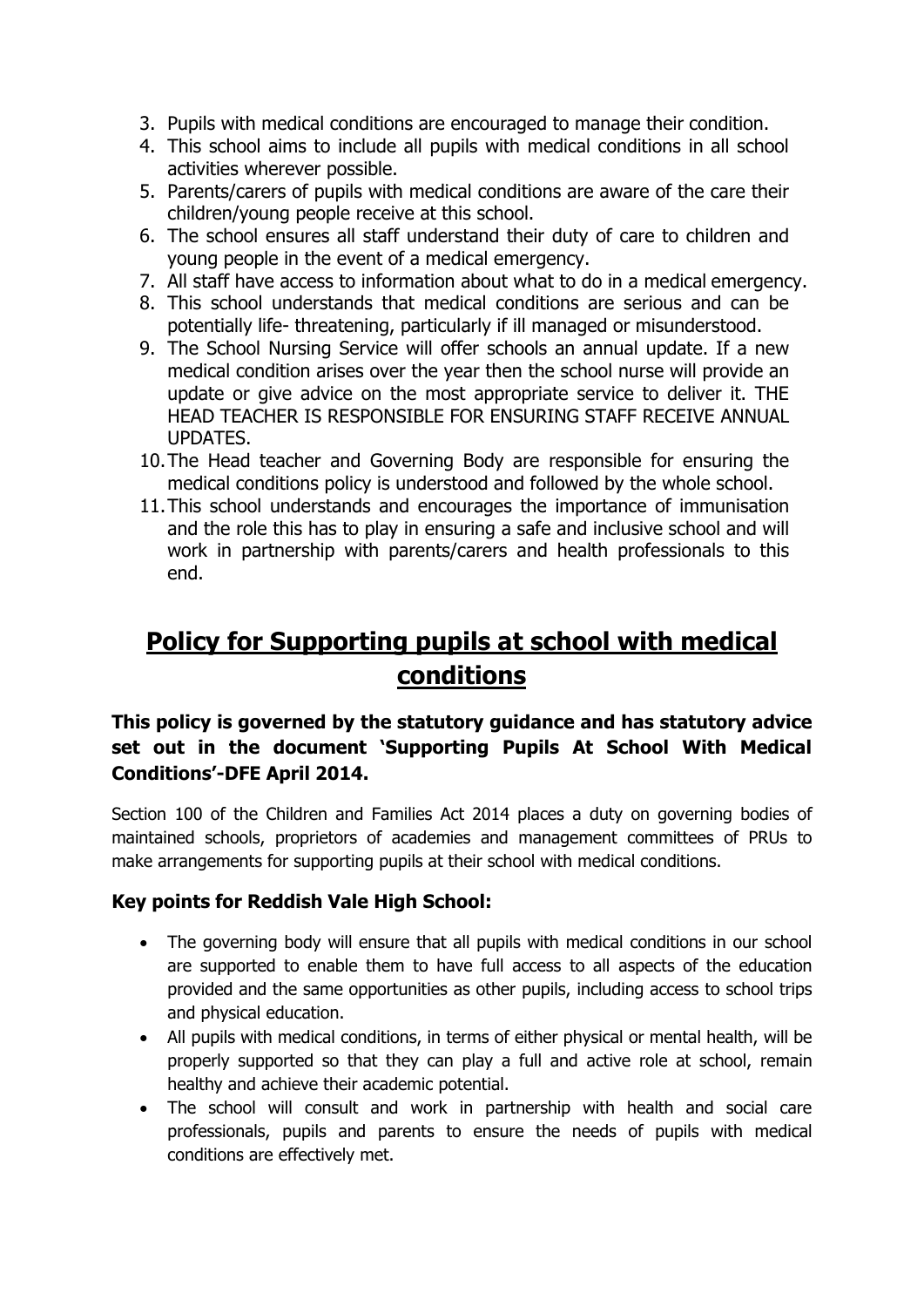- The school will ensure that there is a focus on the needs of each individual pupil and how their medical condition impacts on their school life.
- The school will ensure staff are provided with appropriate training and information to provide whatever support pupils require, including training in what to do in an emergency.
- All staff have a clear understanding that medical conditions should not be a barrier to learning and that they have a duty of care to pupils.
- The named persons with overall responsibility for pupils with medical needs are the first aider and the School Nurse.

Parents of children with medical conditions are often concerned that their child's health will deteriorate or not be effectively managed when they attend school. This is because pupils with long-term and complex medical conditions may require on-going support, medicines or care while at school to help them manage their condition and keep them well. Others may require monitoring and interventions in emergency circumstances. It is also the case that children's health needs may change over time, in ways that cannot always be predicted, sometimes resulting in extended absences. It is therefore important that parents feel confident that the school will provide effective support for their child's medical condition and that the children feel safe.

In addition to the educational impacts, there are social and emotional implications associated with medical conditions. Children may be self-conscious about their condition and some may be bullied or develop emotional disorders such as anxiety or depression around their medical condition. Long-term absences due to health problems affect children's educational attainment, impact on their ability to integrate with their peers and affect their general wellbeing and emotional health. Reintegration back into school should be properly supported so that children with medical conditions fully engage with learning and do not fall behind when they are unable to attend. Short-term and frequent absences, including those for appointments connected with a pupil's medical condition (which can often be lengthy), also need to be effectively managed and appropriate support put in place to limit the impact on the child's educational attainment and emotional and general wellbeing.

#### **Policy implementation:**

#### **1. Staff Awareness, Training and Support**

All staff in the school are made aware of any pupils with additional medical needs and the systems in place to support them. This information is regularly updated.

All staff understand their duty of care to pupils at all times and in the event of an emergency.

Action required in an emergency for pupils with long term medical conditions can be found on T:drive/INCLUSION/Medical Needs for staff and on their IHCP which can be found on SIMS.

All staff supporting pupils with medical needs will receive relevant training. Training provided will be planned in conjunction with the school lead and relevant external medical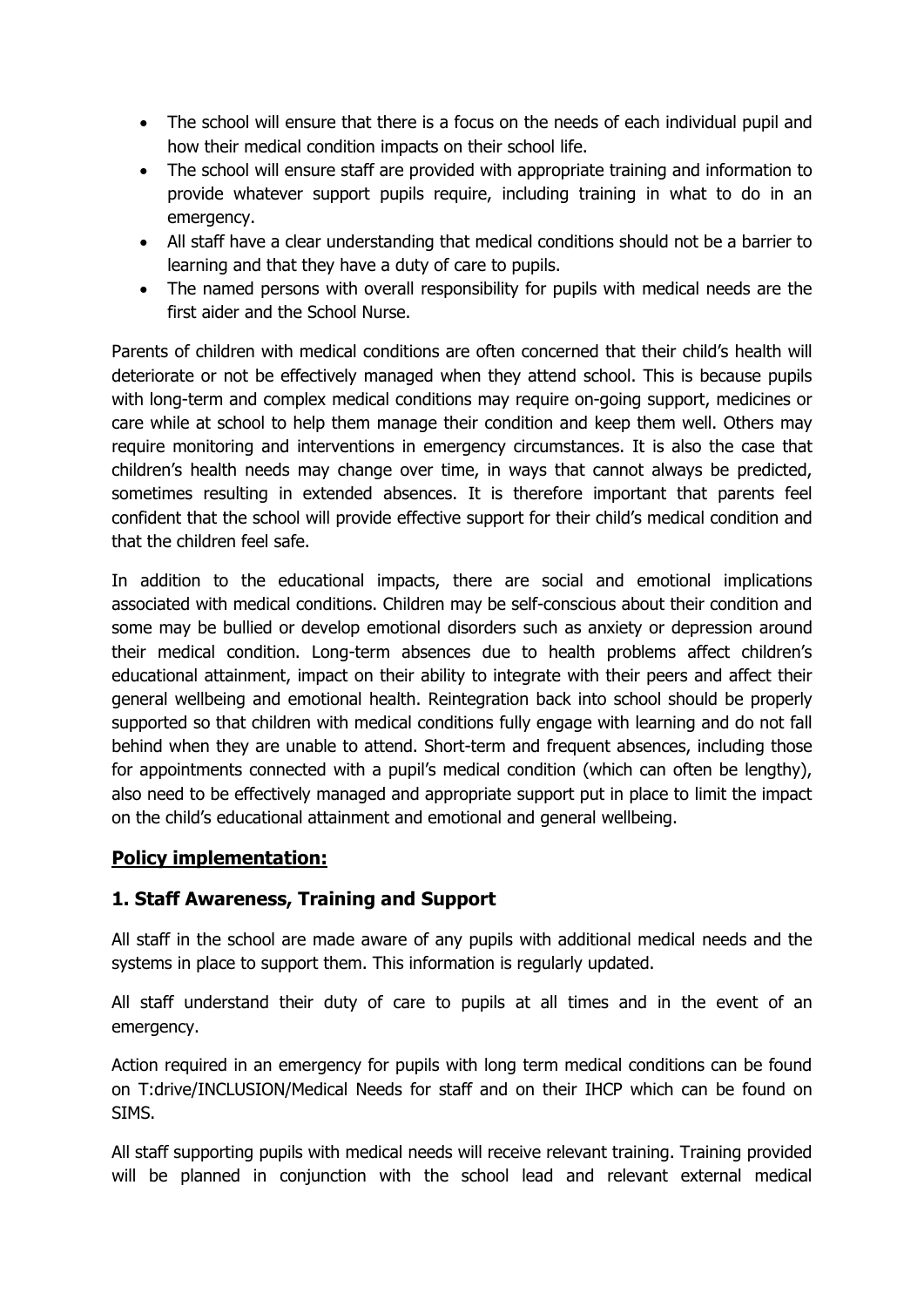professionals. Training for staff will be at a level which ensures staff members are competent and have confidence in their ability to support pupils effectively and to fulfil the requirements set out in their individual healthcare plans.

If there is a need for a child to be taken to hospital the parent will be informed, a member of staff (usually the first aider) will always accompany the child and stay with them until a parent or responsible family member arrives. The school will ensure a copy of the child's healthcare plan is taken to the hospital with the child.

All staff accompanying children on off-site visits will be made aware of pupils with medical conditions involved in the trip, as part of the trips risk assessment.

#### **2. Notification that a pupil has a medical condition; process for ensuring support is put in place and individual healthcare plans**

Notification may come through a statement of SEN, an Education, Health and Care (EHC) plan, from a medical practitioner or from the parent / carer of the child.

When a pupil is starting at our school at the usual transition points, and has an identified medical condition, we will ensure that arrangements are in place in time for the start of the relevant school term.

The usual process for supporting a pupil with medical needs will be by establishing an Individual Health and Care Plan. Individual Healthcare plans help to ensure that pupils with medical needs are effectively supported. The plan provides clarity about what needs to be done, when and by whom. The plan is helpful in the majority of cases and especially for long-term and complex medical conditions, although not all children will require one. The level of detail within the Individual Healthcare plan will depend on the complexity of the child's condition and the degree of support needed. The school recognizes that different children with the same health condition may require very different support.

Individual Healthcare plans may be initiated by the School Nurse or healthcare professional involved in providing care to the child. Their Individual Health and Care Plan will be linked to the child's statement or EHC plan.

Individual Health and Care Plans will include the following information:

- The medical condition, its triggers, signs, symptoms and treatments.
- The pupil's resulting needs, including medication (its side-effects and its storage) and other treatments, dose, time, facilities, equipment, testing, dietary requirements and environmental issues.
- Specific support for the pupil's educational, social and emotional needs, including how absences will be managed.
- Who will provide this support, their training needs and cover arrangements in their absence.
- Written permission for medication to be administered by a member of staff, or selfadministered by individual pupils during school hours.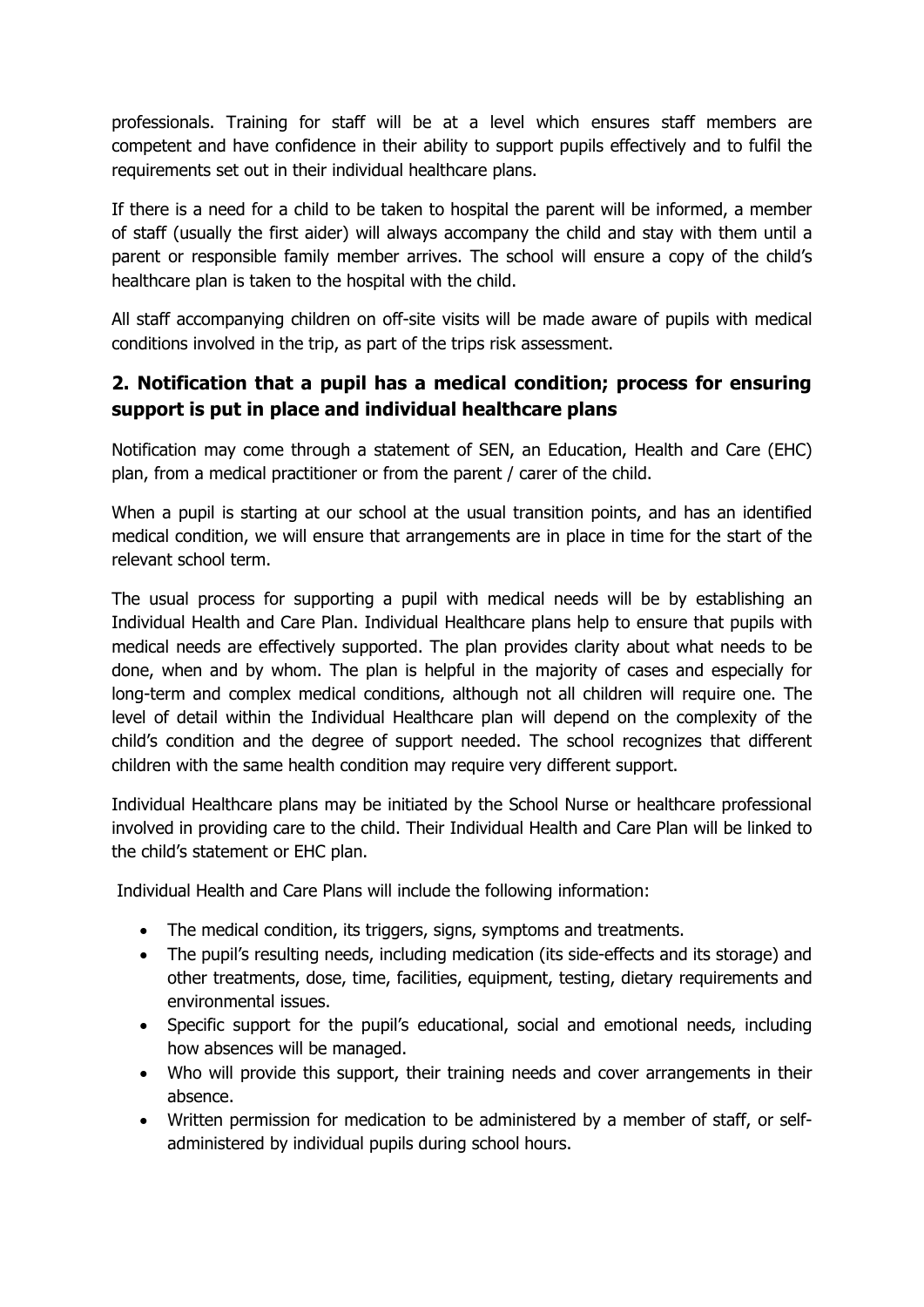- Separate arrangements or procedures required for school trips or other school activities outside of the normal school timetable that will ensure the child can participate e.g risk assessments.
- Where confidentiality issues are raised by the parent/child, the designated individuals to be entrusted with information about the child's condition.
- What to do in an emergency, including who to contact and contingency arrangements.

Close liaison between the school and the relevant healthcare providers will be developed to ensure that the needs of the pupil are fully catered for and reasonable adjustments made to ensure inclusion.

Individual Health and Care plans are used by the school to ensure that pupils with medical conditions are effectively supported to access the curriculum and wider school life.

They are developed in the context of assessing and managing risks to the child's education, health and social well-being and to minimize time out of school / learning.

#### **3. Record keeping, Healthcare Plan register and reviews**

The School Nurse and First Aid Lead for the school will ensure that robust records are kept relating to pupils with medical conditions including:

- Their Individual Health and Care Plans, key staff involved and the review processes.
- Administration of medication.
- Emergency procedures.
- Parental permission forms.

Parents are asked if their child has any health conditions or health issues and if so these should be recorded appropriately when the child enrols at the school. Parents are expected to update the school if their child's medical needs change. Care plans, staff training and all information needed must be in the school before the child starts on role for safeguarding reasons.

All members of staff who work with groups of pupils have access to the Individual Health and Care Plans of pupils in their care.

All individual health and care plans will be reviewed annually as a minimum by the school Nurse/health professional and parents or as and when a child's needs change.

Staff at the school will also use opportunities such as parent consultation evenings and data information sheets to ensure information held is accurate and updated where needed.

#### **4. Consent to administer medicines, storage and administration of medication at school**

All non-emergency medication is stored in a locked cupboard. Medicines will only be administered at the school when it would be detrimental to a child's health or school attendance not to do so.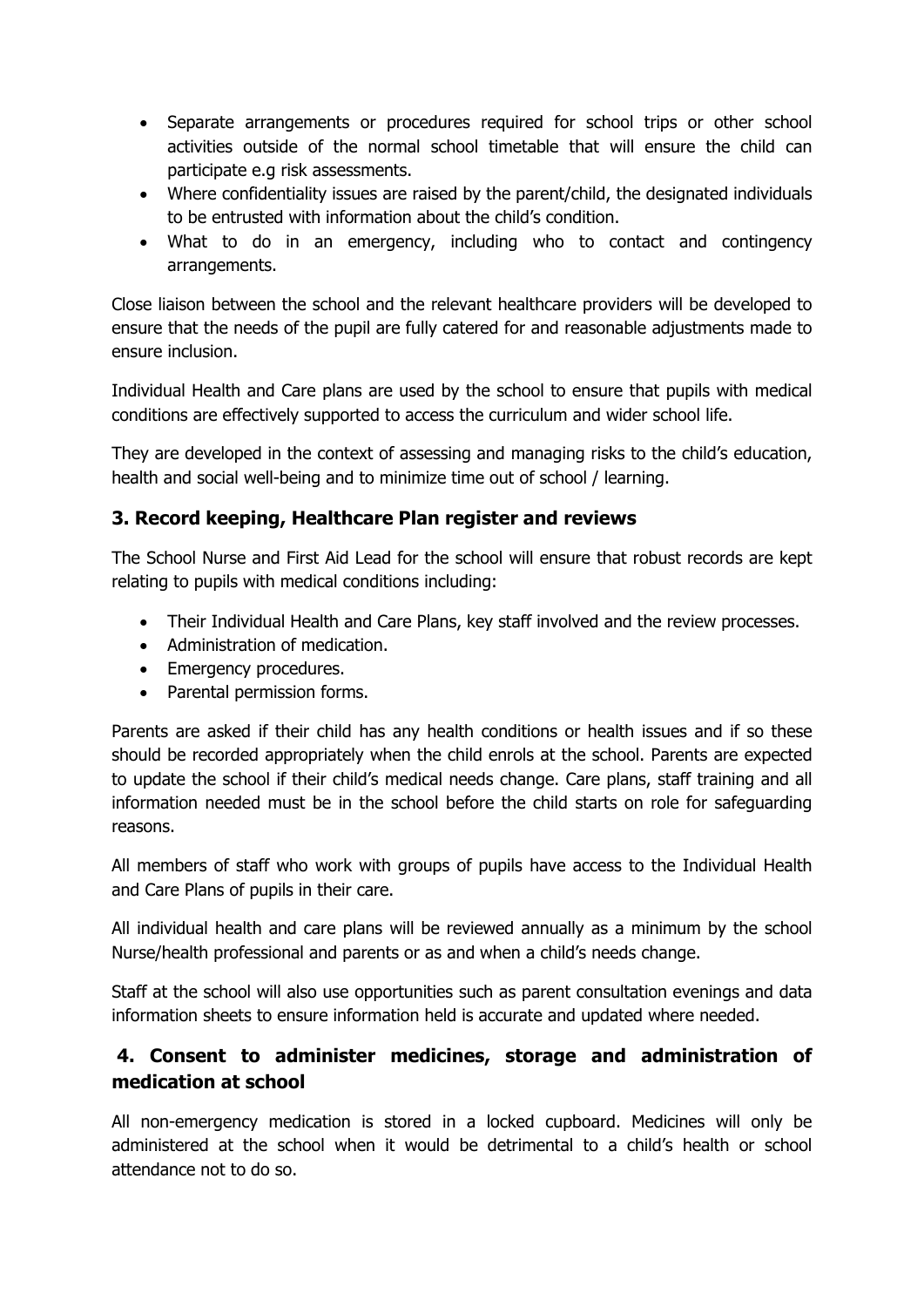If a pupil requires regular prescribed or non-prescribed medication at school, parents are asked to provide a signed consent form giving the pupil or staff permission to administer medication on a regular/daily basis, if required. Written consent is also needed for pupils taking short courses of medication.

The school understands the importance of medication being taken as prescribed.

No child under 16 will be given prescription or non-prescription medicines without their parent's written consent. Only prescribed medicines that are in-date, labelled with the child's name, provided in the original container as dispensed by a pharmacist and include instructions for administration, dosage and storage are acceptable. The prescription must be written by a UK GMC registered Doctor for the school to be allowed to give the medication to a pupil. The exception to this is insulin which must still be in date, but will generally be available to schools inside an insulin pen or a pump, rather than in its original container. All medicines will be stored safely and in accordance with instructions, taking account of temperature requirements.

A refrigerator is available for any medication requiring cold storage (below 15 degrees centigrade). The refrigerator is kept in a locked room. The temperature in the refrigerator is kept between 2 and 8 degrees centigrade.

We will ensure that children know where their medicines are at all times and that staff are able to access them immediately. Staff will always know who holds the key to the storage facility. Medicines and devices such as asthma inhalers, blood glucose testing meters and adrenaline pens should be always readily available to children and usually carried with the child and not locked away.

We will keep a record of all medicines administered to individual children, stating what, how and how much was administered, when and by whom. Parents at this school understand that if their child's medication changes or is discontinued, or the dose or administration method changes, that they should **notify the school immediately**.

If a pupil refuses their medication, this will be recorded and the parent notified. If necessary advice will be sought from the relevant health professional.

When no longer required, medicines will be returned to the parent to arrange for safe disposal. Sharps boxes will always be used for the disposal of needles and other sharps which is the responsibility of the parent to dispose of when returned to them.

The first aider will ensure the correct storage of medication at school. They will check for expiry dates three times a year.

It is the parent's responsibility to ensure new and in date medication comes into school on the first day of the new academic year, and whenever required.

All school staff have been informed through training that they are required, under common law duty of care, to act like any reasonably prudent parent in an emergency situation. This may include taking action such as administering medication.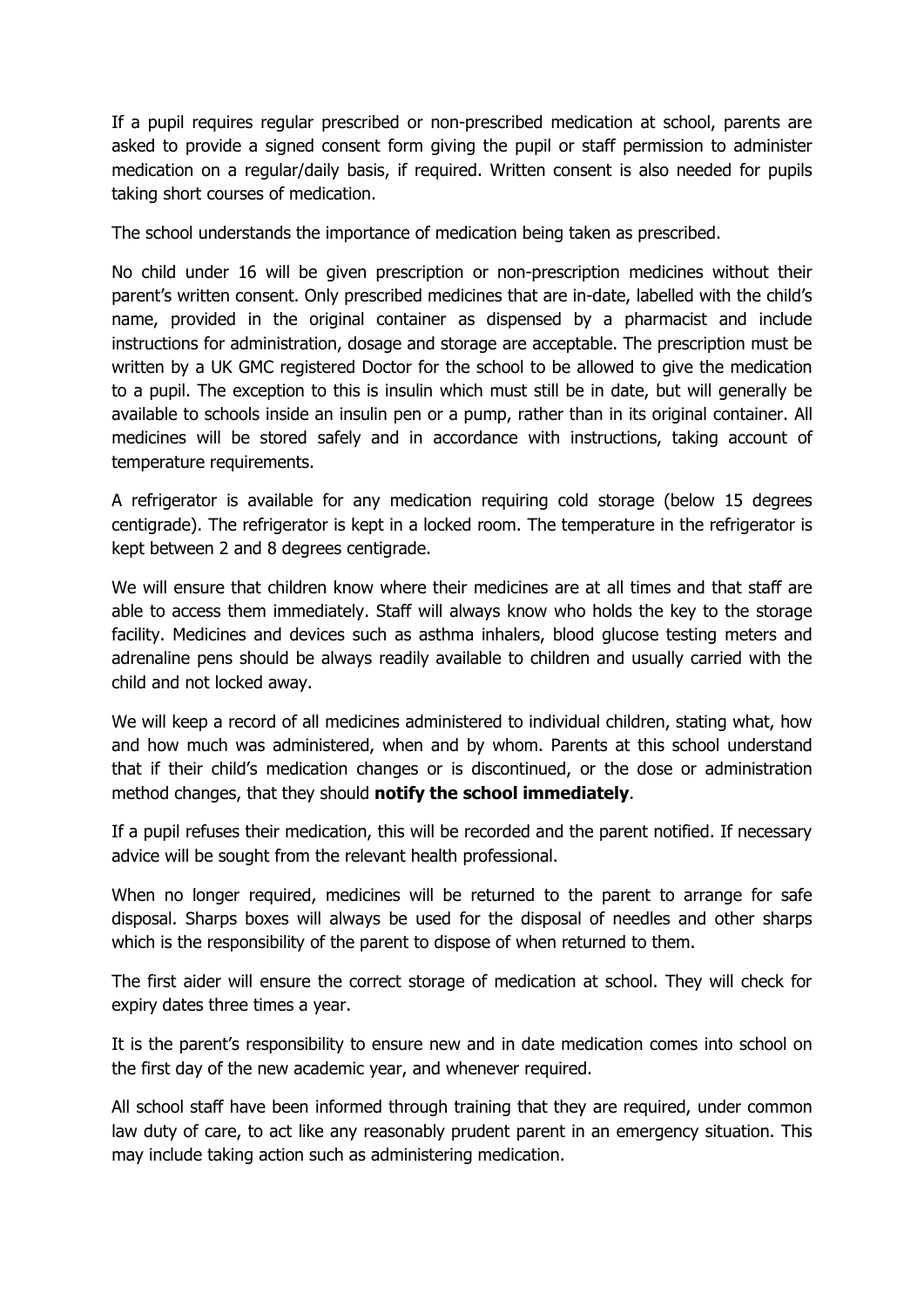#### **5. Residential visits and School Trips**

Parents are sent a school trip form to be completed and returned to school shortly before their child leaves for a school trip. This form requests up-to-date information about the pupil's current condition and their overall health. This provides essential and up-to-date information to relevant staff and school supervisors so that they can fully support the child's medical needs. This also includes information about medication not normally taken during school hours.

Copies of IHCP are taken by the relevant staff member on visits and for all out-of school hours activities where medication is required. All parents of pupils with a medical condition attending a school trip or overnight visit are asked for consent, giving staff permission to administer medications and any other information that is needed for overnight stays. If the form includes current issues of medication - a discussion is held with the parent about how the medical condition will be managed whilst on the trip.

Full health and safety risk assessments are carried out prior to any out-of-school visit and medical conditions are considered during this process. Factors we consider include: how all pupils will be able to access the activities proposed how routine and emergency medication will be stored and administered, and where help can be obtained in an emergency.

The school understands that there may be additional medication, equipment or other factors to consider when planning residential visits.

#### **6. Health and safety, including common triggers that can make medical conditions worse or can bring on an emergency**

The school has a list of common triggers for the common medical conditions at this school. The school is committed to reducing the likelihood of medical emergencies by identifying and reducing triggers both at school and on out-of-school visits.

School staff have been given training on medical conditions. This training includes detailed information on how to avoid and reduce exposure to common triggers for common medical conditions.

Health and Care Plans are used to identify individual pupils who are sensitive to particular triggers. The school has these details noted in the child's health care plan to ensure these individual pupils remain safe during all lessons and activities throughout the school day.

All medical emergencies and significant incidents are reviewed to ascertain whether and /or how they could have been avoided. Appropriate changes to policy and procedures are implemented after each review.

#### **Roles and responsibilities**

This school works in partnership with all interested and relevant parties including the school's governing body, all school staff, parents, employer, healthcare professionals and pupils to ensure the policy is planned, implemented and maintained successfully.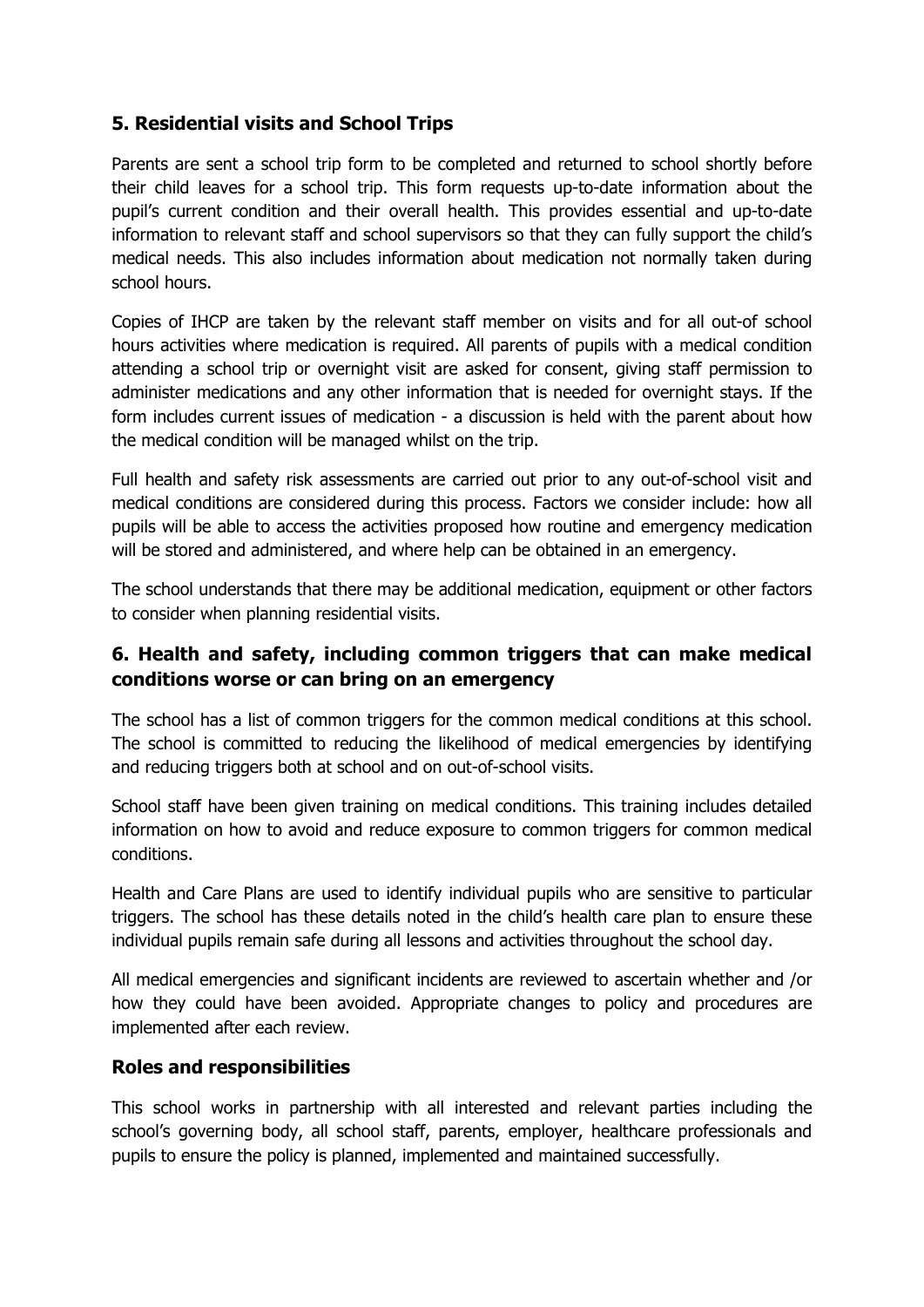The Governors will ensure that arrangements are in place to support pupils with medical conditions and that they are enabled to access the fullest possible participation in all aspects of school life. Governors will ensure all staff have received the appropriate level of training and are competent to support pupils. Governors will receive annual updates as to the effective working of the policy, will review this carefully and ensure implementation of any changes or recommendations arising from the review.

The Headteacher, School Nurse and First aider have lead responsibility for the implementation and review of the policy and will ensure that:

- The school is inclusive and welcoming
- The policy is in line with national guidance and expectations, is put into action and maintained
- Liaise with other interested and relevant parties (including parents and pupils, school health, community and acute health services, the local authority services etc).
- Ensure information held by the school is accurate and up to date and good. communication and information sharing systems are in place
- Ensure pupil confidentiality is respected.
- Assess the training and development needs of staff and arrange for them to be met.
- Ensure all staff are aware of the policy, including supply teachers and new staff.
- Monitor and review the policy at least once a year, with input from relevant staff and external stakeholders and update it as and when necessary.
- Report back to governors and to all key stakeholders about the implementation of the medical conditions policy.

**All staff** at the school have a responsibility to:

- Be aware of and understand the school's medical conditions policy.
- Be aware of the potential triggers, signs and symptoms of common medical conditions and know what to do in an emergency.
- Know which pupils in their care have a medical condition and be familiar with the content of the pupil's Healthcare Plan.
- Allow all pupils to have immediate access to their emergency medication when necessary.
- Maintain effective communication with parents including informing them if their child has been unwell at school.
- Ensure all pupils with medical conditions are not excluded unnecessarily from activities they wish to take part in, and understand the impact a medical condition may have on a pupil and make any reasonable adjustments to accommodate this (eg that pupils have the appropriate medication or food with them during any exercise and are allowed to take it when needed, and are not forced to take part in an activity if they are unwell).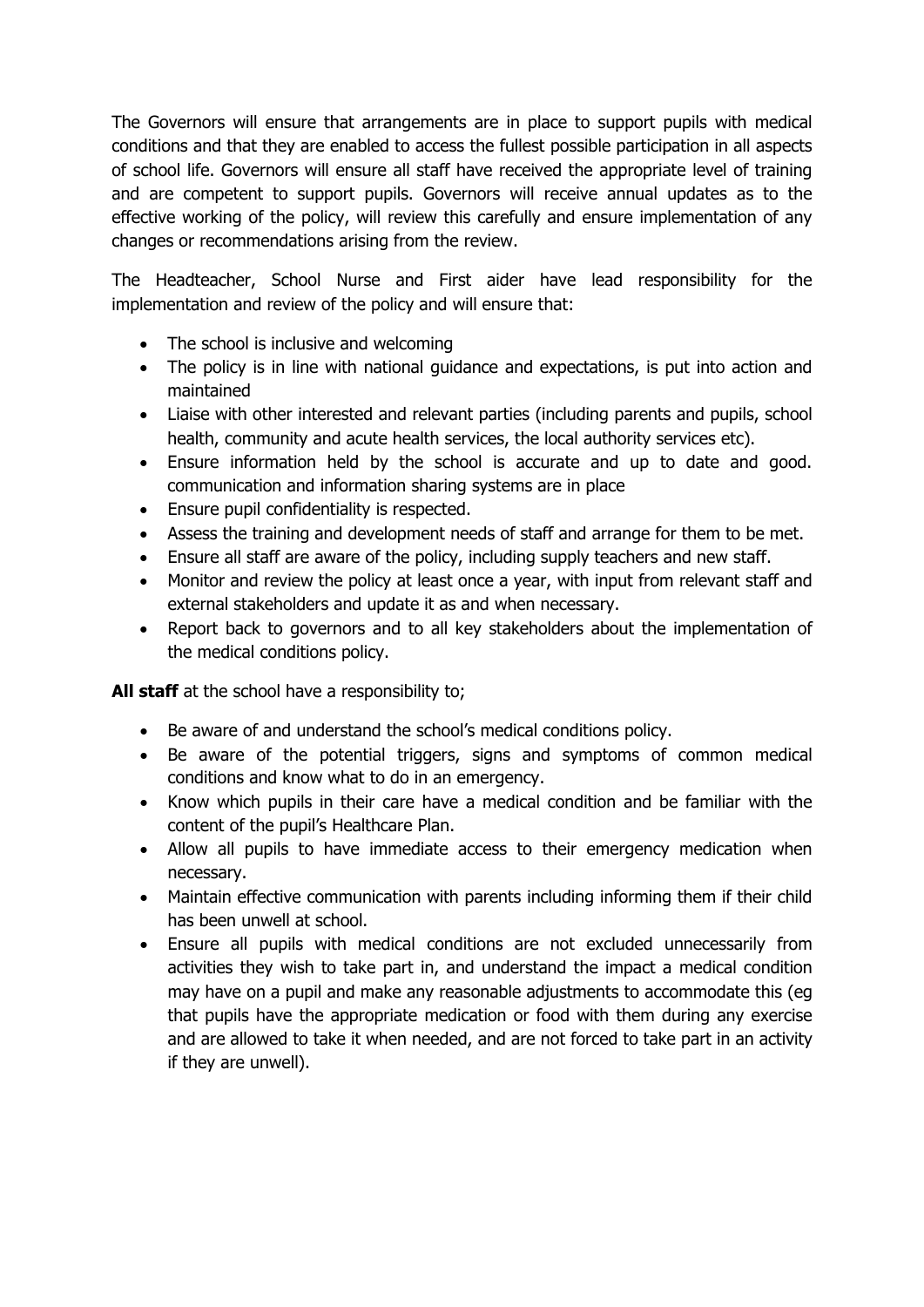#### **Specific responsibilities of key staff:**

- The **First Aider** for the school will keep an overview of any pupils whose medical needs impact on their learning, will advise staff working directly with them and ensure appropriate strategies are put in place to support them.
- **Staff with first aid training** will give immediate help to casualties with common injuries or illnesses and those arising from specific hazards with the school and when necessary ensure that an ambulance or other professional medical help is called.
- **Staff, with support from the School Nursing team** will ensure all medication is correctly stored and labelled, regularly reviewed, in date and that parents provide new medication as needed.
- **School nurse / school health team** will be involved in the healthcare planning for pupils with medical needs as appropriate. This may include:
	- i) Informing the school of pupils in need of a health care plan.
	- ii) Initiating healthcare plans when relevant.
	- iii) Contributing to healthcare plans and their review.
	- iv) Ensuring parental consent is obtained and recorded.
	- v) Help in providing regular training for school staff in managing the most common medical conditions at school as well as the more specific training such as administering Epipens, Buccal Midazolam and inhalers.
	- vi) Advising on training on less common conditions, including providing information about where the school can access other specialist training.
	- vii) Collating relevant health information to support pupil, family and school to inform the healthcare plan.
	- viii)Supporting pupils and parents as appropriate.

**Individual doctors and specialist healthcare professionals** caring for pupils who attend this school have a responsibility to:

- Complete the pupil's Health and Care Plans provided by parents.
- Where possible, and without compromising the best interests of the child, try to prescribe medication that can be taken outside of school hours.
- Ensure the Parents/child or young person knows how to take their medication effectively
- Ensure children and young people have regular reviews of their condition and their medication.
- Provide the school with information and advice regarding individual children and young people with medical conditions (with the consent of the pupil/parents).

#### **Acute health care service personnel have a responsibility to:**

- Have an agreed system for receiving information held by the school about children and young people's medical conditions, to ensure best possible care.
- Understand and provide input in to the school's medical conditions policy.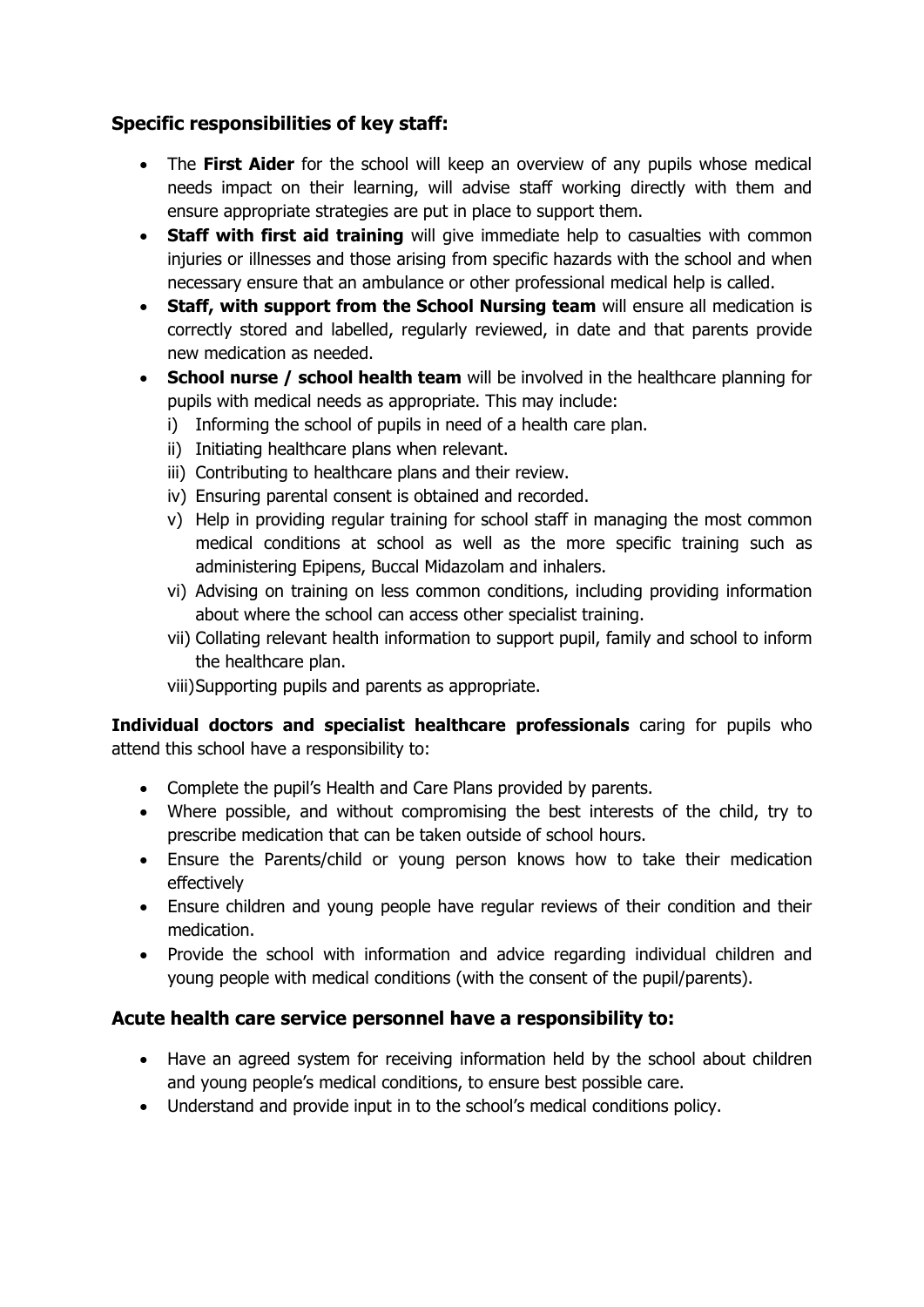#### **The parents of a child at this school have a responsibility to:**

- Tell the school if their child has a medical condition.
- Ensure the school has a complete and up-to-date Healthcare Plan for their child and this is signed and dated by the parent.
- Inform the school about the medication their child requires during school hours.
- Inform the school of any medication their child requires while taking part in visits, outings or field trips and other out-of-school activities.
- Tell the school about any changes to their child's medication, what they take, when, and how much (along with providing a Doctors letter regarding the medication changes if possible).
- Inform the school of any changes to their child's condition.
- Ensure their child's medication and medical devices are labelled with their child's full name.
- Provide the school with appropriate spare medication labelled with their child's name
- Ensure that their child's medication is within expiry dates.
- Ensure their child has regular reviews about their condition with their doctor or specialist healthcare professional.
- Ensure school has a copy of every clinic letter that you attend.
- Ensure school have a copy where possible of clinic appointments to confirm school absences for medical reasons.
- Ensure that school receives written letters for medical appointments.

#### **Policy review**

This policy is regularly reviewed and updated, taking account of guidance issued by the government. The school will seek feedback from all stakeholders both within the school and other partners. The views of parents/carers will be actively sought and are central to the evaluation and review process.

#### **Appendix A**

#### **Communication plan to ensure full implementation of this policy**

- a. Parents are informed and regularly reminded about the medical conditions policy:
- By signposting access to the policy at the start of the school year when communication is sent out.
- When their child is enrolled as a new pupil via the school's website, where it is available all year round.
- b. School staff are informed and regularly reminded about the medical conditions policy:
- At scheduled medical conditions training.